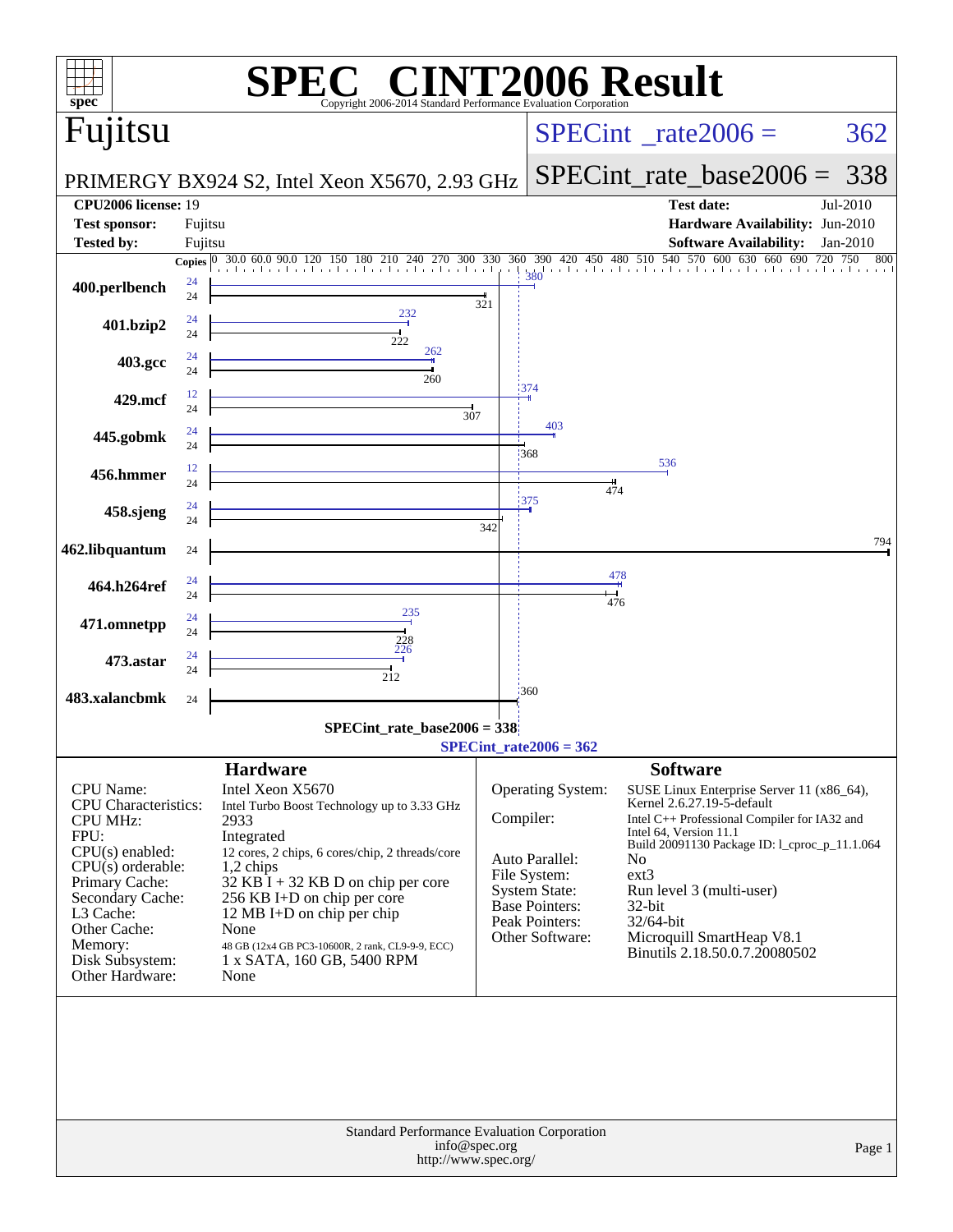

# **[SPEC CINT2006 Result](http://www.spec.org/auto/cpu2006/Docs/result-fields.html#SPECCINT2006Result)**

# Fujitsu

## SPECint rate $2006 = 362$

[SPECint\\_rate\\_base2006 =](http://www.spec.org/auto/cpu2006/Docs/result-fields.html#SPECintratebase2006) 338

PRIMERGY BX924 S2, Intel Xeon X5670, 2.93 GHz

**[CPU2006 license:](http://www.spec.org/auto/cpu2006/Docs/result-fields.html#CPU2006license)** 19 **[Test date:](http://www.spec.org/auto/cpu2006/Docs/result-fields.html#Testdate)** Jul-2010

**[Test sponsor:](http://www.spec.org/auto/cpu2006/Docs/result-fields.html#Testsponsor)** Fujitsu **[Hardware Availability:](http://www.spec.org/auto/cpu2006/Docs/result-fields.html#HardwareAvailability)** Jun-2010 **[Tested by:](http://www.spec.org/auto/cpu2006/Docs/result-fields.html#Testedby)** Fujitsu **[Software Availability:](http://www.spec.org/auto/cpu2006/Docs/result-fields.html#SoftwareAvailability)** Jan-2010

#### **[Results Table](http://www.spec.org/auto/cpu2006/Docs/result-fields.html#ResultsTable)**

|                    | <b>Base</b>   |                |       |                |            |                                                                                                          |            |               | <b>Peak</b>    |              |                |              |                |              |  |
|--------------------|---------------|----------------|-------|----------------|------------|----------------------------------------------------------------------------------------------------------|------------|---------------|----------------|--------------|----------------|--------------|----------------|--------------|--|
| <b>Benchmark</b>   | <b>Copies</b> | <b>Seconds</b> | Ratio | <b>Seconds</b> | Ratio      | <b>Seconds</b>                                                                                           | Ratio      | <b>Copies</b> | <b>Seconds</b> | <b>Ratio</b> | <b>Seconds</b> | <b>Ratio</b> | <b>Seconds</b> | <b>Ratio</b> |  |
| 400.perlbench      | 24            | 730            | 321   | 726            | 323        | 730                                                                                                      | 321        | 24            | 618            | 380          | 617            | 380          | 618            | 380          |  |
| 401.bzip2          | 24            | 1044           | 222   | 1041           | 223        | 1041                                                                                                     | 222        | 24            | 998            | 232          | <b>1000</b>    | 232          | 1001           | 231          |  |
| $403.\mathrm{gcc}$ | 24            | 739            | 261   | 742            | <b>260</b> | 745                                                                                                      | 259        | 24            | 739            | 262          | 735            | 263          | 746            | 259          |  |
| $429$ .mcf         | 24            | 715            | 306   | 713            | 307        | 712                                                                                                      | 307        | 12            | 292            | 374          | 293            | 373          | 292            | 375          |  |
| $445$ .gobmk       | 24            | 684            | 368   | 683            | 368        | 684                                                                                                      | 368        | 24            | 623            | 404          | 624            | 403          | 626            | 402          |  |
| 456.hmmer          | 24            | 472            | 474   | 472            | 475        | 475                                                                                                      | 471        | 12            | 209            | 535          | 209            | 536          | 209            | 536          |  |
| $458$ .sjeng       | 24            | 850            | 342   | 848            | 342        | 849                                                                                                      | 342        | 24            | 773            | 376          | 777            | 374          | 775            | 375          |  |
| 462.libquantum     | 24            | 626            | 794   | 626            | 794        | 625                                                                                                      | 796        | 24            | 626            | 794          | 626            | <u>794</u>   | 625            | 796          |  |
| 464.h264ref        | 24            | 1114           | 477   | 1145           | 464        | 1116                                                                                                     | 476        | 24            | 1112           | 478          | 1112           | 478          | 1103           | 482          |  |
| 471.omnetpp        | 24            | 658            | 228   | 658            | 228        | 658                                                                                                      | 228        | 24            | 637            | 236          | 638            | 235          | 637            | 235          |  |
| 473.astar          | 24            | 795            | 212   | 795            | 212        | 798                                                                                                      | 211        | 24            | 744            | 227          | 745            | 226          | 745            | 226          |  |
| 483.xalancbmk      | 24            | 461            | 359   | 460            | 360        | 460                                                                                                      | <b>360</b> | 24            | 461            | 359          | 460            | 360          | 460            | 360          |  |
|                    |               |                |       |                |            | Results appear in the order in which they were run. Bold underlined text indicates a median measurement. |            |               |                |              |                |              |                |              |  |

#### **[Submit Notes](http://www.spec.org/auto/cpu2006/Docs/result-fields.html#SubmitNotes)**

The config file option 'submit' was used. numactl was used to bind copies to the cores

## **[Operating System Notes](http://www.spec.org/auto/cpu2006/Docs/result-fields.html#OperatingSystemNotes)**

'ulimit -s unlimited' was used to set the stacksize to unlimited prior to run

## **[Platform Notes](http://www.spec.org/auto/cpu2006/Docs/result-fields.html#PlatformNotes)**

 BIOS configuration: Data Reuse Optimization = Disable Performance/Power Setting = Traditional

## **[General Notes](http://www.spec.org/auto/cpu2006/Docs/result-fields.html#GeneralNotes)**

 For information about Fujitsu please visit: <http://www.fujitsu.com> Binaries were compiled on SLES 10 with Binutils 2.18.50.0.7.20080502

## **[Base Compiler Invocation](http://www.spec.org/auto/cpu2006/Docs/result-fields.html#BaseCompilerInvocation)**

[C benchmarks](http://www.spec.org/auto/cpu2006/Docs/result-fields.html#Cbenchmarks): [icc -m32](http://www.spec.org/cpu2006/results/res2010q3/cpu2006-20100813-12900.flags.html#user_CCbase_intel_icc_32bit_5ff4a39e364c98233615fdd38438c6f2)

Continued on next page

Standard Performance Evaluation Corporation [info@spec.org](mailto:info@spec.org) <http://www.spec.org/>

Page 2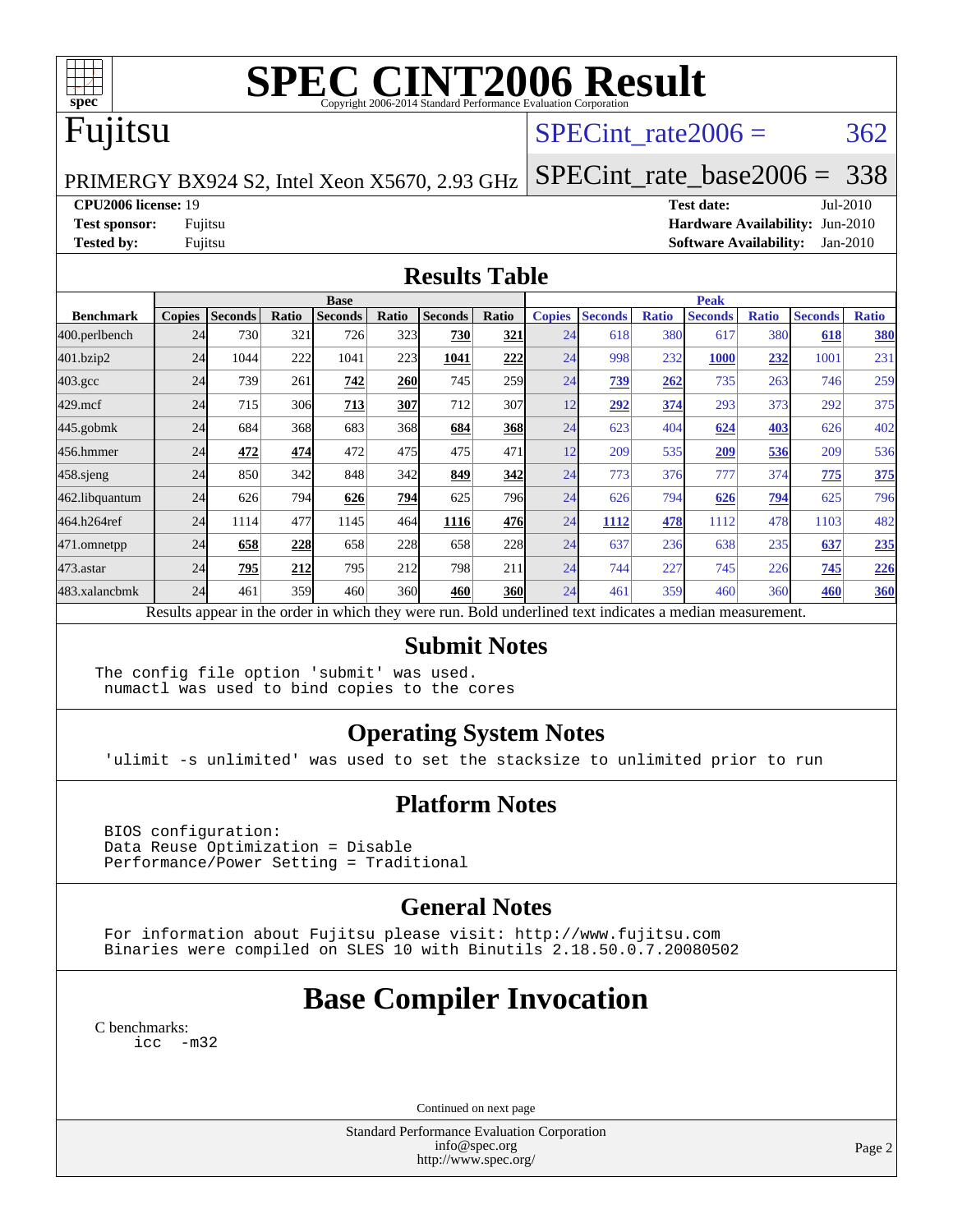| <b>SPEC CINT2006 Result</b><br>$spec^*$<br>Copyright 2006-2014 Standard Performance Evaluation Corporation                                                                                                                                                                    |                                                                                                               |  |  |  |  |  |  |
|-------------------------------------------------------------------------------------------------------------------------------------------------------------------------------------------------------------------------------------------------------------------------------|---------------------------------------------------------------------------------------------------------------|--|--|--|--|--|--|
| Fujitsu                                                                                                                                                                                                                                                                       | 362<br>$SPECint rate 2006 =$                                                                                  |  |  |  |  |  |  |
| PRIMERGY BX924 S2, Intel Xeon X5670, 2.93 GHz                                                                                                                                                                                                                                 | 338<br>$SPECint_rate_base2006 =$                                                                              |  |  |  |  |  |  |
| <b>CPU2006 license: 19</b><br><b>Test sponsor:</b><br>Fujitsu<br><b>Tested by:</b><br>Fujitsu                                                                                                                                                                                 | <b>Test date:</b><br>Jul-2010<br>Hardware Availability: Jun-2010<br><b>Software Availability:</b><br>Jan-2010 |  |  |  |  |  |  |
| <b>Base Compiler Invocation (Continued)</b><br>$C_{++}$ benchmarks:<br>icpc -m32                                                                                                                                                                                              |                                                                                                               |  |  |  |  |  |  |
| <b>Base Portability Flags</b><br>400.perlbench: -DSPEC_CPU_LINUX_IA32<br>462.libquantum: -DSPEC_CPU_LINUX<br>483.xalancbmk: -DSPEC_CPU_LINUX                                                                                                                                  |                                                                                                               |  |  |  |  |  |  |
| <b>Base Optimization Flags</b><br>C benchmarks:<br>-xSSE4.2 -ipo -03 -no-prec-div -static -opt-prefetch<br>$C_{++}$ benchmarks:<br>-xSSE4.2 -ipo -03 -no-prec-div -opt-prefetch -Wl,-z, muldefs<br>-L/home/cmplr/usr3/alrahate/cpu2006.1.1.ic11.1/libic11.1-32bit -lsmartheap |                                                                                                               |  |  |  |  |  |  |
| <b>Base Other Flags</b><br>C benchmarks:                                                                                                                                                                                                                                      |                                                                                                               |  |  |  |  |  |  |
| 403.gcc: -Dalloca=_alloca                                                                                                                                                                                                                                                     |                                                                                                               |  |  |  |  |  |  |
| <b>Peak Compiler Invocation</b><br>C benchmarks (except as noted below):<br>icc<br>$-m32$<br>401.bzip2: icc -m64<br>456.hmmer: icc -m64<br>458.sjeng: icc -m64<br>C++ benchmarks (except as noted below):<br>icpc -m32<br>473.astar: icpc -m64                                |                                                                                                               |  |  |  |  |  |  |
|                                                                                                                                                                                                                                                                               |                                                                                                               |  |  |  |  |  |  |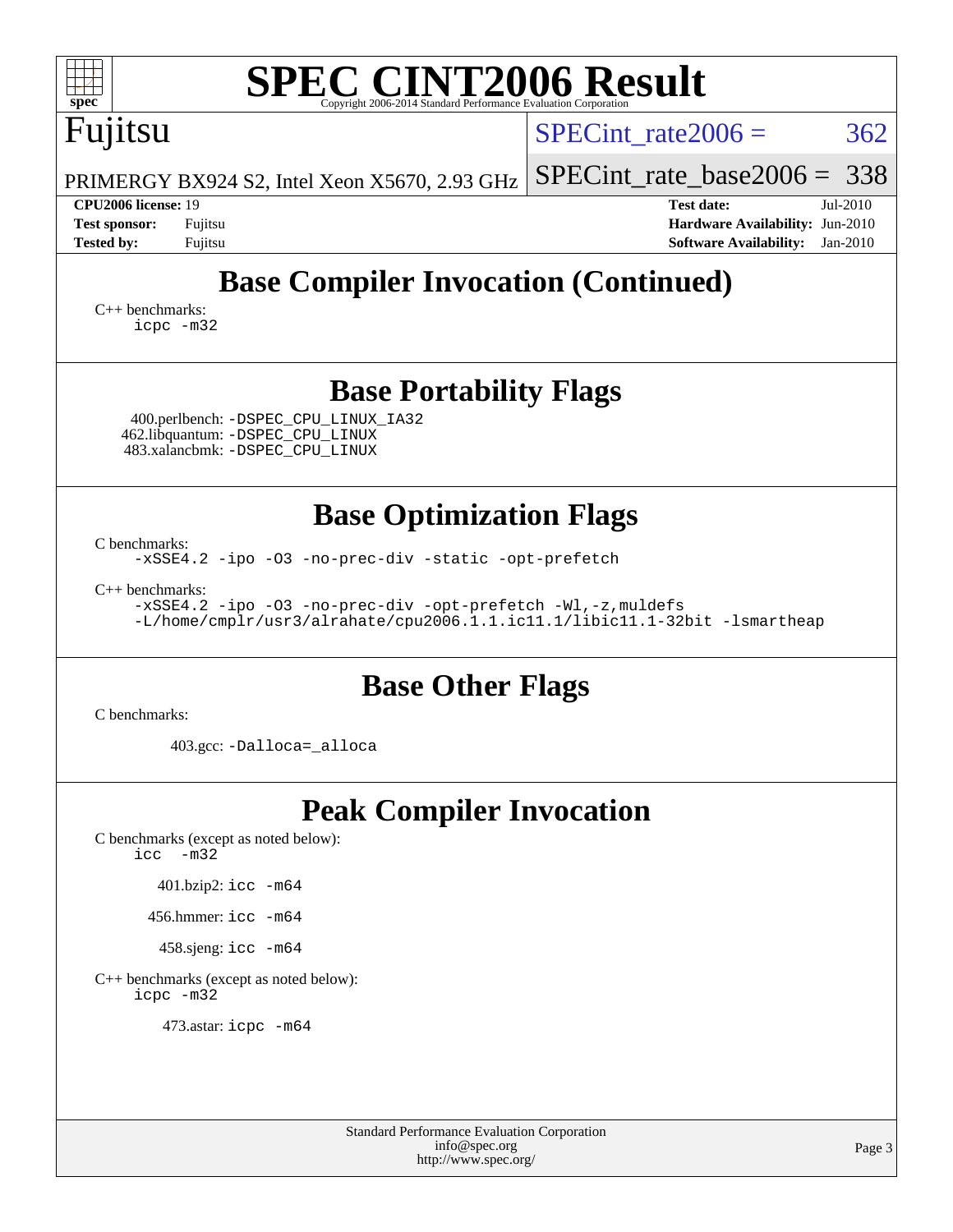

# **[SPEC CINT2006 Result](http://www.spec.org/auto/cpu2006/Docs/result-fields.html#SPECCINT2006Result)**

## Fujitsu

SPECint rate $2006 = 362$ 

[SPECint\\_rate\\_base2006 =](http://www.spec.org/auto/cpu2006/Docs/result-fields.html#SPECintratebase2006) 338

PRIMERGY BX924 S2, Intel Xeon X5670, 2.93 GHz

**[CPU2006 license:](http://www.spec.org/auto/cpu2006/Docs/result-fields.html#CPU2006license)** 19 **[Test date:](http://www.spec.org/auto/cpu2006/Docs/result-fields.html#Testdate)** Jul-2010 **[Test sponsor:](http://www.spec.org/auto/cpu2006/Docs/result-fields.html#Testsponsor)** Fujitsu **[Hardware Availability:](http://www.spec.org/auto/cpu2006/Docs/result-fields.html#HardwareAvailability)** Jun-2010 **[Tested by:](http://www.spec.org/auto/cpu2006/Docs/result-fields.html#Testedby)** Fujitsu **[Software Availability:](http://www.spec.org/auto/cpu2006/Docs/result-fields.html#SoftwareAvailability)** Jan-2010

## **[Peak Portability Flags](http://www.spec.org/auto/cpu2006/Docs/result-fields.html#PeakPortabilityFlags)**

 400.perlbench: [-DSPEC\\_CPU\\_LINUX\\_IA32](http://www.spec.org/cpu2006/results/res2010q3/cpu2006-20100813-12900.flags.html#b400.perlbench_peakCPORTABILITY_DSPEC_CPU_LINUX_IA32) 401.bzip2: [-DSPEC\\_CPU\\_LP64](http://www.spec.org/cpu2006/results/res2010q3/cpu2006-20100813-12900.flags.html#suite_peakCPORTABILITY401_bzip2_DSPEC_CPU_LP64) 456.hmmer: [-DSPEC\\_CPU\\_LP64](http://www.spec.org/cpu2006/results/res2010q3/cpu2006-20100813-12900.flags.html#suite_peakCPORTABILITY456_hmmer_DSPEC_CPU_LP64) 458.sjeng: [-DSPEC\\_CPU\\_LP64](http://www.spec.org/cpu2006/results/res2010q3/cpu2006-20100813-12900.flags.html#suite_peakCPORTABILITY458_sjeng_DSPEC_CPU_LP64) 462.libquantum: [-DSPEC\\_CPU\\_LINUX](http://www.spec.org/cpu2006/results/res2010q3/cpu2006-20100813-12900.flags.html#b462.libquantum_peakCPORTABILITY_DSPEC_CPU_LINUX) 473.astar: [-DSPEC\\_CPU\\_LP64](http://www.spec.org/cpu2006/results/res2010q3/cpu2006-20100813-12900.flags.html#suite_peakCXXPORTABILITY473_astar_DSPEC_CPU_LP64) 483.xalancbmk: [-DSPEC\\_CPU\\_LINUX](http://www.spec.org/cpu2006/results/res2010q3/cpu2006-20100813-12900.flags.html#b483.xalancbmk_peakCXXPORTABILITY_DSPEC_CPU_LINUX)

## **[Peak Optimization Flags](http://www.spec.org/auto/cpu2006/Docs/result-fields.html#PeakOptimizationFlags)**

[C benchmarks](http://www.spec.org/auto/cpu2006/Docs/result-fields.html#Cbenchmarks):

Standard Performance Evaluation Corporation [info@spec.org](mailto:info@spec.org) <http://www.spec.org/> Page 4 400.perlbench: [-xSSE4.2](http://www.spec.org/cpu2006/results/res2010q3/cpu2006-20100813-12900.flags.html#user_peakPASS2_CFLAGSPASS2_LDCFLAGS400_perlbench_f-xSSE42_f91528193cf0b216347adb8b939d4107)(pass 2) [-prof-gen](http://www.spec.org/cpu2006/results/res2010q3/cpu2006-20100813-12900.flags.html#user_peakPASS1_CFLAGSPASS1_LDCFLAGS400_perlbench_prof_gen_e43856698f6ca7b7e442dfd80e94a8fc)(pass 1) [-ipo](http://www.spec.org/cpu2006/results/res2010q3/cpu2006-20100813-12900.flags.html#user_peakPASS2_CFLAGSPASS2_LDCFLAGS400_perlbench_f-ipo)(pass 2) [-O3](http://www.spec.org/cpu2006/results/res2010q3/cpu2006-20100813-12900.flags.html#user_peakPASS2_CFLAGSPASS2_LDCFLAGS400_perlbench_f-O3)(pass 2) [-no-prec-div](http://www.spec.org/cpu2006/results/res2010q3/cpu2006-20100813-12900.flags.html#user_peakPASS2_CFLAGSPASS2_LDCFLAGS400_perlbench_f-no-prec-div)(pass 2) [-static](http://www.spec.org/cpu2006/results/res2010q3/cpu2006-20100813-12900.flags.html#user_peakPASS2_CFLAGSPASS2_LDCFLAGS400_perlbench_f-static)(pass 2) [-prof-use](http://www.spec.org/cpu2006/results/res2010q3/cpu2006-20100813-12900.flags.html#user_peakPASS2_CFLAGSPASS2_LDCFLAGS400_perlbench_prof_use_bccf7792157ff70d64e32fe3e1250b55)(pass 2) [-ansi-alias](http://www.spec.org/cpu2006/results/res2010q3/cpu2006-20100813-12900.flags.html#user_peakCOPTIMIZE400_perlbench_f-ansi-alias) 401.bzip2: [-xSSE4.2](http://www.spec.org/cpu2006/results/res2010q3/cpu2006-20100813-12900.flags.html#user_peakPASS2_CFLAGSPASS2_LDCFLAGS401_bzip2_f-xSSE42_f91528193cf0b216347adb8b939d4107)(pass 2) [-prof-gen](http://www.spec.org/cpu2006/results/res2010q3/cpu2006-20100813-12900.flags.html#user_peakPASS1_CFLAGSPASS1_LDCFLAGS401_bzip2_prof_gen_e43856698f6ca7b7e442dfd80e94a8fc)(pass 1) [-ipo](http://www.spec.org/cpu2006/results/res2010q3/cpu2006-20100813-12900.flags.html#user_peakPASS2_CFLAGSPASS2_LDCFLAGS401_bzip2_f-ipo)(pass 2) [-O3](http://www.spec.org/cpu2006/results/res2010q3/cpu2006-20100813-12900.flags.html#user_peakPASS2_CFLAGSPASS2_LDCFLAGS401_bzip2_f-O3)(pass 2) [-no-prec-div](http://www.spec.org/cpu2006/results/res2010q3/cpu2006-20100813-12900.flags.html#user_peakPASS2_CFLAGSPASS2_LDCFLAGS401_bzip2_f-no-prec-div)(pass 2) [-static](http://www.spec.org/cpu2006/results/res2010q3/cpu2006-20100813-12900.flags.html#user_peakPASS2_CFLAGSPASS2_LDCFLAGS401_bzip2_f-static)(pass 2) [-prof-use](http://www.spec.org/cpu2006/results/res2010q3/cpu2006-20100813-12900.flags.html#user_peakPASS2_CFLAGSPASS2_LDCFLAGS401_bzip2_prof_use_bccf7792157ff70d64e32fe3e1250b55)(pass 2) [-opt-prefetch](http://www.spec.org/cpu2006/results/res2010q3/cpu2006-20100813-12900.flags.html#user_peakCOPTIMIZE401_bzip2_f-opt-prefetch) [-ansi-alias](http://www.spec.org/cpu2006/results/res2010q3/cpu2006-20100813-12900.flags.html#user_peakCOPTIMIZE401_bzip2_f-ansi-alias) [-auto-ilp32](http://www.spec.org/cpu2006/results/res2010q3/cpu2006-20100813-12900.flags.html#user_peakCOPTIMIZE401_bzip2_f-auto-ilp32) 403.gcc: [-xSSE4.2](http://www.spec.org/cpu2006/results/res2010q3/cpu2006-20100813-12900.flags.html#user_peakCOPTIMIZE403_gcc_f-xSSE42_f91528193cf0b216347adb8b939d4107) [-ipo](http://www.spec.org/cpu2006/results/res2010q3/cpu2006-20100813-12900.flags.html#user_peakCOPTIMIZE403_gcc_f-ipo) [-O3](http://www.spec.org/cpu2006/results/res2010q3/cpu2006-20100813-12900.flags.html#user_peakCOPTIMIZE403_gcc_f-O3) [-no-prec-div](http://www.spec.org/cpu2006/results/res2010q3/cpu2006-20100813-12900.flags.html#user_peakCOPTIMIZE403_gcc_f-no-prec-div) [-static](http://www.spec.org/cpu2006/results/res2010q3/cpu2006-20100813-12900.flags.html#user_peakCOPTIMIZE403_gcc_f-static) 429.mcf: [-xSSE4.2](http://www.spec.org/cpu2006/results/res2010q3/cpu2006-20100813-12900.flags.html#user_peakCOPTIMIZE429_mcf_f-xSSE42_f91528193cf0b216347adb8b939d4107) [-ipo](http://www.spec.org/cpu2006/results/res2010q3/cpu2006-20100813-12900.flags.html#user_peakCOPTIMIZE429_mcf_f-ipo) [-O3](http://www.spec.org/cpu2006/results/res2010q3/cpu2006-20100813-12900.flags.html#user_peakCOPTIMIZE429_mcf_f-O3) [-no-prec-div](http://www.spec.org/cpu2006/results/res2010q3/cpu2006-20100813-12900.flags.html#user_peakCOPTIMIZE429_mcf_f-no-prec-div) [-static](http://www.spec.org/cpu2006/results/res2010q3/cpu2006-20100813-12900.flags.html#user_peakCOPTIMIZE429_mcf_f-static) [-opt-prefetch](http://www.spec.org/cpu2006/results/res2010q3/cpu2006-20100813-12900.flags.html#user_peakCOPTIMIZE429_mcf_f-opt-prefetch) 445.gobmk: [-xSSE4.2](http://www.spec.org/cpu2006/results/res2010q3/cpu2006-20100813-12900.flags.html#user_peakPASS2_CFLAGSPASS2_LDCFLAGS445_gobmk_f-xSSE42_f91528193cf0b216347adb8b939d4107)(pass 2) [-prof-gen](http://www.spec.org/cpu2006/results/res2010q3/cpu2006-20100813-12900.flags.html#user_peakPASS1_CFLAGSPASS1_LDCFLAGS445_gobmk_prof_gen_e43856698f6ca7b7e442dfd80e94a8fc)(pass 1) [-prof-use](http://www.spec.org/cpu2006/results/res2010q3/cpu2006-20100813-12900.flags.html#user_peakPASS2_CFLAGSPASS2_LDCFLAGS445_gobmk_prof_use_bccf7792157ff70d64e32fe3e1250b55)(pass 2) [-O2](http://www.spec.org/cpu2006/results/res2010q3/cpu2006-20100813-12900.flags.html#user_peakCOPTIMIZE445_gobmk_f-O2) [-ipo](http://www.spec.org/cpu2006/results/res2010q3/cpu2006-20100813-12900.flags.html#user_peakCOPTIMIZE445_gobmk_f-ipo) [-no-prec-div](http://www.spec.org/cpu2006/results/res2010q3/cpu2006-20100813-12900.flags.html#user_peakCOPTIMIZE445_gobmk_f-no-prec-div) [-ansi-alias](http://www.spec.org/cpu2006/results/res2010q3/cpu2006-20100813-12900.flags.html#user_peakCOPTIMIZE445_gobmk_f-ansi-alias) 456.hmmer: [-xSSE4.2](http://www.spec.org/cpu2006/results/res2010q3/cpu2006-20100813-12900.flags.html#user_peakCOPTIMIZE456_hmmer_f-xSSE42_f91528193cf0b216347adb8b939d4107) [-ipo](http://www.spec.org/cpu2006/results/res2010q3/cpu2006-20100813-12900.flags.html#user_peakCOPTIMIZE456_hmmer_f-ipo) [-O3](http://www.spec.org/cpu2006/results/res2010q3/cpu2006-20100813-12900.flags.html#user_peakCOPTIMIZE456_hmmer_f-O3) [-no-prec-div](http://www.spec.org/cpu2006/results/res2010q3/cpu2006-20100813-12900.flags.html#user_peakCOPTIMIZE456_hmmer_f-no-prec-div) [-static](http://www.spec.org/cpu2006/results/res2010q3/cpu2006-20100813-12900.flags.html#user_peakCOPTIMIZE456_hmmer_f-static) [-unroll2](http://www.spec.org/cpu2006/results/res2010q3/cpu2006-20100813-12900.flags.html#user_peakCOPTIMIZE456_hmmer_f-unroll_784dae83bebfb236979b41d2422d7ec2) [-ansi-alias](http://www.spec.org/cpu2006/results/res2010q3/cpu2006-20100813-12900.flags.html#user_peakCOPTIMIZE456_hmmer_f-ansi-alias) [-auto-ilp32](http://www.spec.org/cpu2006/results/res2010q3/cpu2006-20100813-12900.flags.html#user_peakCOPTIMIZE456_hmmer_f-auto-ilp32)  $458 \text{.}$  sjeng:  $-xSSE4$ .  $2(\text{pass 2})$  -prof-qen(pass 1) [-ipo](http://www.spec.org/cpu2006/results/res2010q3/cpu2006-20100813-12900.flags.html#user_peakPASS2_CFLAGSPASS2_LDCFLAGS458_sjeng_f-ipo)(pass 2) [-O3](http://www.spec.org/cpu2006/results/res2010q3/cpu2006-20100813-12900.flags.html#user_peakPASS2_CFLAGSPASS2_LDCFLAGS458_sjeng_f-O3)(pass 2) [-no-prec-div](http://www.spec.org/cpu2006/results/res2010q3/cpu2006-20100813-12900.flags.html#user_peakPASS2_CFLAGSPASS2_LDCFLAGS458_sjeng_f-no-prec-div)(pass 2) [-static](http://www.spec.org/cpu2006/results/res2010q3/cpu2006-20100813-12900.flags.html#user_peakPASS2_CFLAGSPASS2_LDCFLAGS458_sjeng_f-static)(pass 2) [-prof-use](http://www.spec.org/cpu2006/results/res2010q3/cpu2006-20100813-12900.flags.html#user_peakPASS2_CFLAGSPASS2_LDCFLAGS458_sjeng_prof_use_bccf7792157ff70d64e32fe3e1250b55)(pass 2) [-unroll4](http://www.spec.org/cpu2006/results/res2010q3/cpu2006-20100813-12900.flags.html#user_peakCOPTIMIZE458_sjeng_f-unroll_4e5e4ed65b7fd20bdcd365bec371b81f) [-auto-ilp32](http://www.spec.org/cpu2006/results/res2010q3/cpu2006-20100813-12900.flags.html#user_peakCOPTIMIZE458_sjeng_f-auto-ilp32)  $462$ .libquantum: basepeak = yes 464.h264ref: [-xSSE4.2](http://www.spec.org/cpu2006/results/res2010q3/cpu2006-20100813-12900.flags.html#user_peakPASS2_CFLAGSPASS2_LDCFLAGS464_h264ref_f-xSSE42_f91528193cf0b216347adb8b939d4107)(pass 2) [-prof-gen](http://www.spec.org/cpu2006/results/res2010q3/cpu2006-20100813-12900.flags.html#user_peakPASS1_CFLAGSPASS1_LDCFLAGS464_h264ref_prof_gen_e43856698f6ca7b7e442dfd80e94a8fc)(pass 1) [-ipo](http://www.spec.org/cpu2006/results/res2010q3/cpu2006-20100813-12900.flags.html#user_peakPASS2_CFLAGSPASS2_LDCFLAGS464_h264ref_f-ipo)(pass 2) [-O3](http://www.spec.org/cpu2006/results/res2010q3/cpu2006-20100813-12900.flags.html#user_peakPASS2_CFLAGSPASS2_LDCFLAGS464_h264ref_f-O3)(pass 2) [-no-prec-div](http://www.spec.org/cpu2006/results/res2010q3/cpu2006-20100813-12900.flags.html#user_peakPASS2_CFLAGSPASS2_LDCFLAGS464_h264ref_f-no-prec-div)(pass 2) [-static](http://www.spec.org/cpu2006/results/res2010q3/cpu2006-20100813-12900.flags.html#user_peakPASS2_CFLAGSPASS2_LDCFLAGS464_h264ref_f-static)(pass 2) [-prof-use](http://www.spec.org/cpu2006/results/res2010q3/cpu2006-20100813-12900.flags.html#user_peakPASS2_CFLAGSPASS2_LDCFLAGS464_h264ref_prof_use_bccf7792157ff70d64e32fe3e1250b55)(pass 2) [-unroll2](http://www.spec.org/cpu2006/results/res2010q3/cpu2006-20100813-12900.flags.html#user_peakCOPTIMIZE464_h264ref_f-unroll_784dae83bebfb236979b41d2422d7ec2) [-ansi-alias](http://www.spec.org/cpu2006/results/res2010q3/cpu2006-20100813-12900.flags.html#user_peakCOPTIMIZE464_h264ref_f-ansi-alias) [C++ benchmarks:](http://www.spec.org/auto/cpu2006/Docs/result-fields.html#CXXbenchmarks) 471.omnetpp: [-xSSE4.2](http://www.spec.org/cpu2006/results/res2010q3/cpu2006-20100813-12900.flags.html#user_peakPASS2_CXXFLAGSPASS2_LDCXXFLAGS471_omnetpp_f-xSSE42_f91528193cf0b216347adb8b939d4107)(pass 2) [-prof-gen](http://www.spec.org/cpu2006/results/res2010q3/cpu2006-20100813-12900.flags.html#user_peakPASS1_CXXFLAGSPASS1_LDCXXFLAGS471_omnetpp_prof_gen_e43856698f6ca7b7e442dfd80e94a8fc)(pass 1) [-ipo](http://www.spec.org/cpu2006/results/res2010q3/cpu2006-20100813-12900.flags.html#user_peakPASS2_CXXFLAGSPASS2_LDCXXFLAGS471_omnetpp_f-ipo)(pass 2) [-O3](http://www.spec.org/cpu2006/results/res2010q3/cpu2006-20100813-12900.flags.html#user_peakPASS2_CXXFLAGSPASS2_LDCXXFLAGS471_omnetpp_f-O3)(pass 2) [-no-prec-div](http://www.spec.org/cpu2006/results/res2010q3/cpu2006-20100813-12900.flags.html#user_peakPASS2_CXXFLAGSPASS2_LDCXXFLAGS471_omnetpp_f-no-prec-div)(pass 2) [-prof-use](http://www.spec.org/cpu2006/results/res2010q3/cpu2006-20100813-12900.flags.html#user_peakPASS2_CXXFLAGSPASS2_LDCXXFLAGS471_omnetpp_prof_use_bccf7792157ff70d64e32fe3e1250b55)(pass 2) [-ansi-alias](http://www.spec.org/cpu2006/results/res2010q3/cpu2006-20100813-12900.flags.html#user_peakCXXOPTIMIZE471_omnetpp_f-ansi-alias) [-opt-ra-region-strategy=block](http://www.spec.org/cpu2006/results/res2010q3/cpu2006-20100813-12900.flags.html#user_peakCXXOPTIMIZE471_omnetpp_f-opt-ra-region-strategy-block_a0a37c372d03933b2a18d4af463c1f69) [-Wl,-z,muldefs](http://www.spec.org/cpu2006/results/res2010q3/cpu2006-20100813-12900.flags.html#user_peakEXTRA_LDFLAGS471_omnetpp_link_force_multiple1_74079c344b956b9658436fd1b6dd3a8a) [-L/home/cmplr/usr3/alrahate/cpu2006.1.1.ic11.1/libic11.1-32bit -lsmartheap](http://www.spec.org/cpu2006/results/res2010q3/cpu2006-20100813-12900.flags.html#user_peakEXTRA_LIBS471_omnetpp_SmartHeap_d86dffe4a79b79ef8890d5cce17030c3) Continued on next page